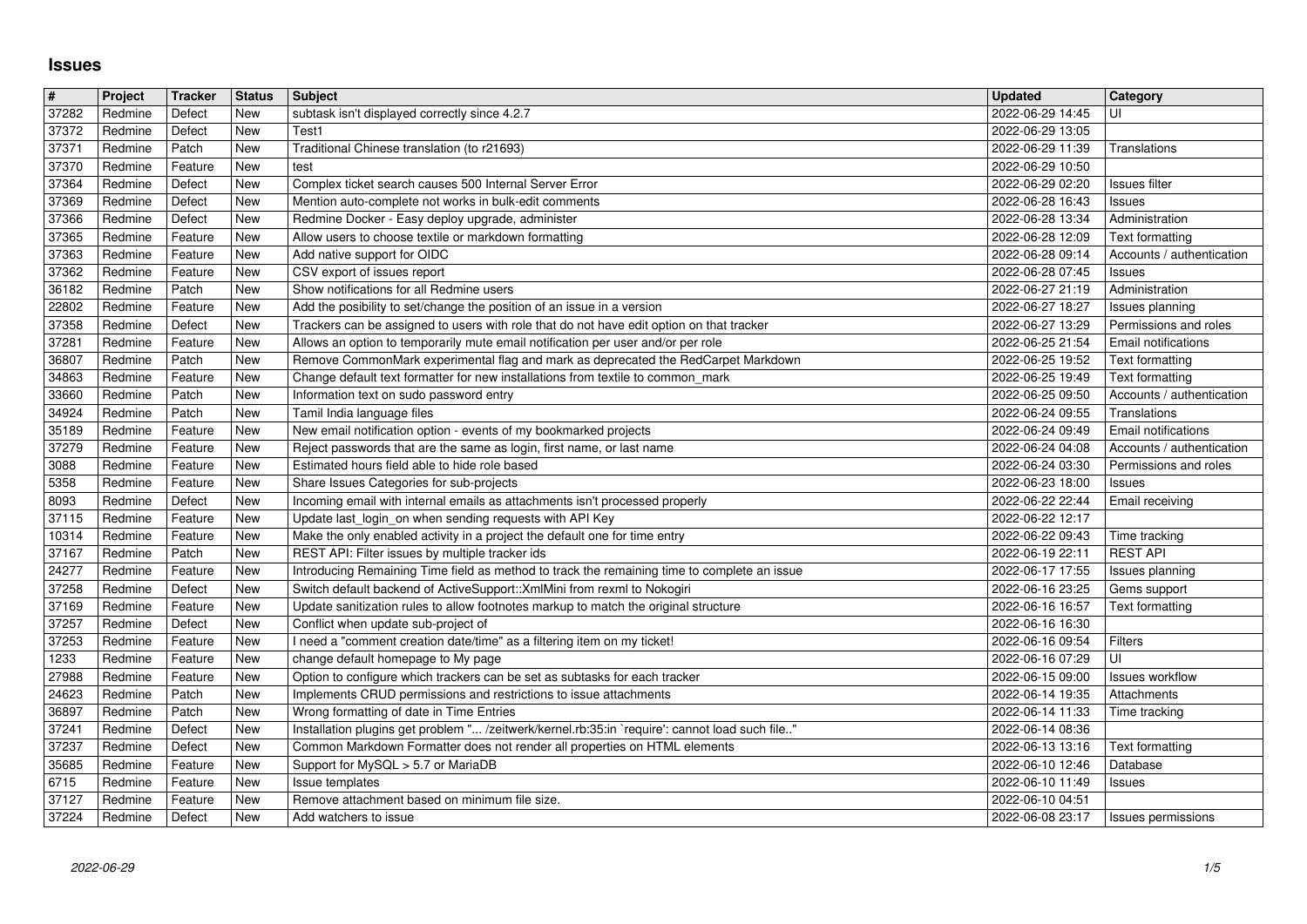| $\overline{\mathbf{H}}$ | Project            | Tracker            | <b>Status</b>     | <b>Subject</b>                                                                                                           | <b>Updated</b>                       | Category                              |
|-------------------------|--------------------|--------------------|-------------------|--------------------------------------------------------------------------------------------------------------------------|--------------------------------------|---------------------------------------|
| 12005                   | Redmine            | Feature            | New<br>New        | Mightful workflow field enhancement: hide                                                                                | 2022-06-06 14:39                     | <b>Issues workflow</b>                |
| 12579<br>29649          | Redmine<br>Redmine | Feature<br>Patch   | New               | Ability to assign issues to multiple users<br>Rake task to export wiki to HTML/PDF                                       | 2022-06-05 05:04<br>2022-06-02 15:25 | Issues<br>Wiki                        |
| 37192                   | Redmine            | Defect             | New               | Missing datepicker-en-US.js                                                                                              | 2022-06-02 07:31                     | 118n                                  |
| 5458                    | Redmine            | Feature            | New               | Extend Start/Due date to include time                                                                                    | 2022-06-01 09:12                     | Issues                                |
| 202                     | Redmine            | Feature            | New               | Textilization of Documents, News and Timelog-entry comments                                                              | 2022-06-01 09:05                     | Text formatting                       |
| 1086<br>37176           | Redmine<br>Redmine | Feature<br>Feature | <b>New</b><br>New | Fine grained permissions<br>Mutli language public queries                                                                | 2022-06-01 08:56<br>2022-05-31 10:50 | Permissions and roles<br>Translations |
| 3972                    | Redmine            | Feature            | New               | Translation for field values                                                                                             | 2022-05-31 10:14                     | 118n                                  |
| 4939                    | Redmine            | Feature            | New               | List of tasks filtered as OR and not AND                                                                                 | 2022-05-30 20:15                     | <b>Issues</b> filter                  |
| 37173                   | Redmine            | Feature            | New               | Better UX in sidebar                                                                                                     | 2022-05-30 18:19                     | UI                                    |
| 13296<br>37166          | Redmine<br>Redmine | Feature<br>Defect  | New<br>New        | Permits defining a default "due date"<br>Roles of a project member can be made empty                                     | 2022-05-27 13:50<br>2022-05-27 11:54 | Issues<br>Project settings            |
| 37165                   | Redmine            | Defect             | New               | Can not get anonymous user using User.find                                                                               | 2022-05-27 04:15                     |                                       |
| 37164                   | Redmine            | Defect             | New               | Copying a role does not copy custom field visibility                                                                     | 2022-05-26 23:21                     | Administration                        |
| 37048                   | Redmine            | Defect             | New               | generate redmine_plugin is broken for Redmine 5<br>Firebird and RedDatabase support                                      | 2022-05-24 10:41<br>2022-05-20 16:17 | Database                              |
| 24013<br>37142          | Redmine<br>Redmine | Feature<br>Defect  | New<br>New        | redmine:send_reminders NOT work                                                                                          | 2022-05-20 11:16                     | Email notifications                   |
| 37123                   | Redmine            | Feature            | New               | How to access the "Link values to URL" using API                                                                         | 2022-05-16 11:07                     | <b>REST API</b>                       |
| 37114                   | Redmine            | Defect             | New               | syntax issue - "table in indent paragraph"                                                                               | 2022-05-16 01:48                     | Text formatting                       |
| 37108                   | Redmine            | Feature<br>Defect  | New<br>New        | Support all variation of same character in persian/arabic scripts<br>convert emails into tickets with different projects | 2022-05-11 14:44                     |                                       |
| 37104<br>2911           | Redmine<br>Redmine | Feature            | New               | Add time filter to issues summary report                                                                                 | 2022-05-11 14:05<br>2022-05-10 17:14 | Email receiving<br>Issues             |
| 37099                   | Redmine            | Feature            | New               | Add regexps to parse more SCM messages                                                                                   | 2022-05-09 18:01                     | <b>SCM</b>                            |
| 8488                    | Redmine            | Feature            | New               | Create an 'Involve' mechanism to private issues                                                                          | 2022-05-09 13:18                     | Issues                                |
| 9750<br>37077           | Redmine<br>Redmine | Feature<br>Feature | <b>New</b><br>New | Archive elements in a list custom field<br>"Unifying" core/custom field logic                                            | 2022-05-06 13:52<br>2022-05-06 00:14 | Custom fields<br>Custom fields        |
| 36969                   | Redmine            | Defect             | New               | EmailAddress regex matches invalid email addresses                                                                       | 2022-05-05 09:08                     | Accounts / authentication             |
| 37072                   | Redmine            | Defect             | New               | button_save_object should not downcase label_query                                                                       | 2022-05-05 05:22                     | 118n                                  |
| 36320                   | Redmine            | Feature            | New               | Migrate to Rails 7                                                                                                       | 2022-05-04 10:26                     | Rails support                         |
| 11530<br>37062          | Redmine<br>Redmine | Feature<br>Feature | New<br><b>New</b> | Support hooks in mailer<br>Possibility to move custom fields before the built-in fields                                  | 2022-05-01 22:30<br>2022-04-30 10:33 | Email notifications<br>UI             |
| 35192                   | Redmine            | Defect             | New               | Watchers pop up window appears after a long time                                                                         | 2022-04-29 09:32                     | <b>Issues</b>                         |
| 37038                   | Redmine            | Defect             | New               | Email notifications error                                                                                                | 2022-04-26 22:33                     | Email notifications                   |
| 30771                   | Redmine            | Defect             | New               | Author of issue is listed at assignee drop box                                                                           | 2022-04-26 16:31                     | Permissions and roles                 |
| 36162                   | Redmine            | Feature            | New               | Add notification reason to the email instead of the default static email footer                                          | 2022-04-26 15:20                     | <b>Email notifications</b>            |
| 37008<br>37007          | Redmine<br>Redmine | Defect<br>Defect   | New<br>New        | Custom query<br>Switching project in "New Issue" shows wrong fields and uses disallowed default tracker                  | 2022-04-22 14:49<br>2022-04-22 14:39 | Search engine<br>Issues permissions   |
| 37005                   | Redmine            | Feature            | New               | Filter the issue whose status changed to open last week                                                                  | 2022-04-22 12:07   Filters           |                                       |
| 18556                   | Redmine            | Feature            | New               | Add ability to configure limit of attachments at once                                                                    | 2022-04-21 14:41                     | Attachments                           |
| 37000<br>34287          | Redmine            | Defect             | New               | Repositories are not displaying properly at 125% in Safari 15.4                                                          | 2022-04-21 12:15                     | UI                                    |
| 1712                    | Redmine<br>Redmine | Feature<br>Feature | New<br>New        | Use searchable project selectbox in issue create/update form<br>add custom fields that are calculations of other fields  | 2022-04-21 06:58<br>2022-04-18 14:32 | Issues<br>Custom fields               |
|                         |                    |                    |                   |                                                                                                                          |                                      |                                       |
|                         |                    |                    |                   |                                                                                                                          |                                      |                                       |
|                         |                    |                    |                   |                                                                                                                          |                                      |                                       |
|                         |                    |                    |                   |                                                                                                                          |                                      |                                       |
|                         |                    |                    |                   |                                                                                                                          |                                      |                                       |
|                         |                    |                    |                   |                                                                                                                          |                                      |                                       |
|                         |                    |                    |                   |                                                                                                                          |                                      |                                       |
|                         |                    |                    |                   |                                                                                                                          |                                      |                                       |
|                         |                    |                    |                   |                                                                                                                          |                                      |                                       |
|                         |                    |                    |                   |                                                                                                                          |                                      |                                       |
|                         |                    |                    |                   |                                                                                                                          |                                      |                                       |
|                         |                    |                    |                   |                                                                                                                          |                                      |                                       |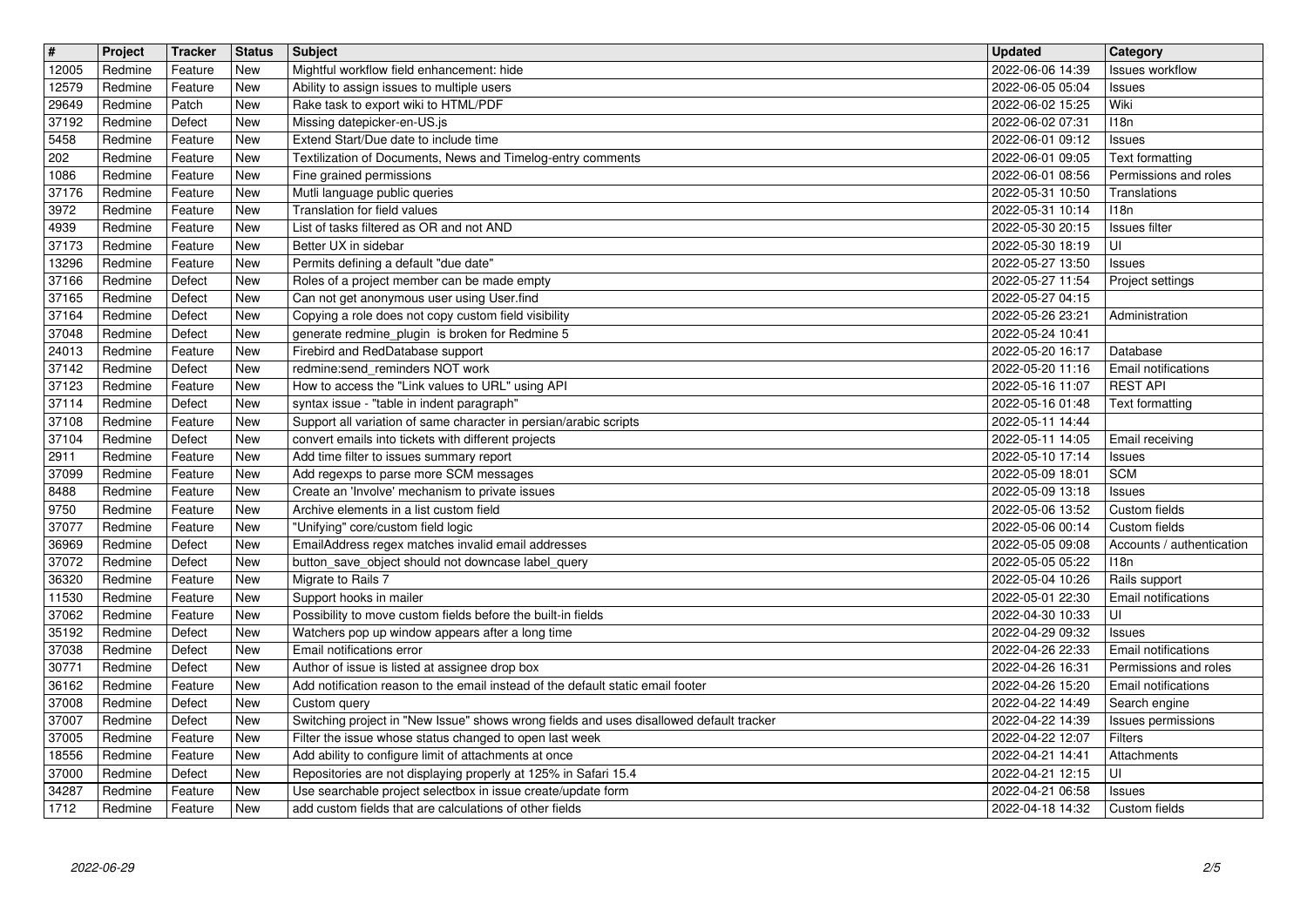| $\overline{\mathbf{H}}$ | Project            | Tracker            | <b>Status</b> | Subject                                                                                                                                                 | <b>Updated</b>                       | Category                           |
|-------------------------|--------------------|--------------------|---------------|---------------------------------------------------------------------------------------------------------------------------------------------------------|--------------------------------------|------------------------------------|
| 36967                   | Redmine            | Defect             | New<br>New    | issue#create difference error patterns between project_id inside and outside with none member condition<br>Search/filter users in backend               | 2022-04-18 09:56                     | Issues                             |
| 31043<br>4687           | Redmine<br>Redmine | Feature<br>Feature | New           | Add copy project permission                                                                                                                             | 2022-04-17 13:19<br>2022-04-14 03:54 | Administration<br>Projects         |
| 36852                   | Redmine            | Feature            | <b>New</b>    | Load and use bash/system ENV variables in config YML files                                                                                              | 2022-04-12 18:16                     |                                    |
| 35920                   | Redmine            | Feature            | New           | Display caption of "Group by column" on the grouped issues list                                                                                         | 2022-04-12 08:03                     |                                    |
| 25129                   | Redmine            | Feature            | New           | Group based custom queries                                                                                                                              | 2022-04-11 16:41                     | <b>Issues</b>                      |
| 11044<br>36933          | Redmine<br>Redmine | Feature<br>Feature | New<br>New    | Custom field types for time and datetime<br>Halt Redmine boot entirely instead of showing a warning in admin/info when there are pending migrations     | 2022-04-11 14:10<br>2022-04-11 09:11 | Custom fields<br>Administration    |
| 36931                   | Redmine            | Feature            | New           | Option to search active projects only                                                                                                                   | 2022-04-11 04:05                     | Search engine                      |
| 29664                   | Redmine            | Feature            | New           | Webhook triggers in Redmine                                                                                                                             | 2022-04-08 10:31                     |                                    |
| 32399                   | Redmine            | Feature            | New           | Drop support for migrating from Trac or Mantins                                                                                                         | 2022-04-07 21:33                     | Importers                          |
| 29853<br>7610           | Redmine<br>Redmine | Defect<br>Patch    | New<br>New    | Default plugin value is not<br>Patch providing issue journal rollback                                                                                   | 2022-04-07 10:39<br>2022-04-05 08:16 | Plugin API<br><b>Issues</b>        |
| 36875                   | Redmine            | Feature            | New           | Run garbage collection by clicking on the admin site                                                                                                    | 2022-04-03 07:44                     | Administration                     |
| 36864                   | Redmine            | Defect             | New           | Email can't be dragged into Redmine 4.2.3                                                                                                               | 2022-03-31 06:00                     | <b>Issues</b>                      |
| 25808<br>36854          | Redmine<br>Redmine | Feature<br>Feature | New<br>New    | Allow import issues and time entries on multiple projects (map Project field to a column from CSV)<br>Include workflow creation in REST API             | 2022-03-30 13:50<br>2022-03-29 10:14 | Importers<br><b>REST API</b>       |
| 23576                   | Redmine            | Defect             | New           | Issue export to PDF causes overlapping text for related issues in German locale                                                                         | 2022-03-29 08:36                     | PDF export                         |
| 36695                   | Redmine            | Feature            | New           | Add check in Redmine information page if default queue adapter is used in production                                                                    | 2022-03-29 07:03                     | Administration                     |
| 2716                    | Redmine            | Feature            | New           | User option to automatically add assignee to watchers                                                                                                   | 2022-03-28 23:08                     | Issues                             |
| 3068<br>36848           | Redmine<br>Redmine | Feature<br>Feature | New<br>New    | Generic task management (not issues)<br>API allow display "watchers" when listing several issues                                                        | 2022-03-28 22:46<br>2022-03-28 10:53 | Translations<br><b>REST API</b>    |
| 36844                   | Redmine            | Patch              | New           | Cleanup orphaned query and role ids from habtm join table queries_roles                                                                                 | 2022-03-27 23:20                     |                                    |
| 24457                   | Redmine            | Defect             | New           | Progress of version should be calculated the same way as parent tasks                                                                                   | 2022-03-27 23:17                     | Roadmap                            |
| 16482                   | Redmine            | Defect             | New           | Wrong search query for timelog, when timezone not UTC                                                                                                   | 2022-03-25 21:23                     | Time tracking                      |
| 36840<br>21450          | Redmine<br>Redmine | Feature<br>Feature | New<br>New    | Migrate Wiki needs an update.<br>Totals for Total estimated time and Total spent time                                                                   | 2022-03-25 21:01<br>2022-03-24 10:08 | Wiki<br><b>Issues</b> list         |
| 36814                   | Redmine            | Defect             | New           | Can't login in after upgrading to rev. 21486                                                                                                            | 2022-03-24 04:32                     |                                    |
| 36827                   | Redmine            | Patch              | New           | User Department Required in CSV export                                                                                                                  | 2022-03-23 07:04                     | Issues                             |
| 33784                   | Redmine            | Feature            | New           | Updating Mercurial helper to work with Python3                                                                                                          | 2022-03-22 07:40                     | <b>SCM</b>                         |
| 28033                   | Redmine<br>Redmine | Defect<br>Patch    | New<br>New    | Unable to turn off "For all projects" flag of custom queries                                                                                            | 2022-03-22 07:22<br>2022-03-21 22:37 | <b>Issues</b><br>UI                |
| 23980<br>32085          | Redmine            | Feature            | New           | Replace images with icon fonts<br>Allow newline as a separator in "Allowed extensions", "Disallowed extensions", "Exclude attachments by name" field in | 2022-03-21 21:08                     | Administration                     |
|                         |                    |                    |               | Administration                                                                                                                                          |                                      |                                    |
| 35014                   | Redmine            | Feature            | New           | Review and update supported database engines and versions                                                                                               | 2022-03-21 21:08                     | Database                           |
| 26030                   | Redmine            | Patch              | New           | Like issues and news comments, want to specify the display order of the forum's reply.                                                                  | 2022-03-21 21:08                     | Forums                             |
| 30099<br>23954          | Redmine<br>Redmine | Defect<br>Patch    | New<br>New    | Multiple blank lines in pre tags are not preserved in Textile<br>Shows the date of the last activity on Projects administration.                        | 2022-03-21 21:08<br>2022-03-20 23:35 | Text formatting<br><b>Projects</b> |
| 1739                    | Redmine            | Feature            | New           | Add ability to change issue owner                                                                                                                       | 2022-03-20 22:24                     | <b>Issues</b>                      |
| 16098                   | Redmine            | Feature            | New           | On relation change/add notification setting                                                                                                             | 2022-03-20 22:24                     | <b>Email notifications</b>         |
| 31076                   | Redmine            | Patch              | New           | Issues CSV / PDF export via ActiveJob                                                                                                                   | 2022-03-20 22:24                     | Issues                             |
| 29830<br>36806          | Redmine<br>Redmine | Patch<br>Patch     | New<br>New    | Issue CSV export options: checkboxes have no effect for columns activated in query<br>Remove rss_* deprecated methods                                   | 2022-03-19 12:59<br>2022-03-19 11:36 | <b>Issues</b>                      |
|                         |                    |                    |               |                                                                                                                                                         |                                      |                                    |
|                         |                    |                    |               |                                                                                                                                                         |                                      |                                    |
|                         |                    |                    |               |                                                                                                                                                         |                                      |                                    |
|                         |                    |                    |               |                                                                                                                                                         |                                      |                                    |
|                         |                    |                    |               |                                                                                                                                                         |                                      |                                    |
|                         |                    |                    |               |                                                                                                                                                         |                                      |                                    |
|                         |                    |                    |               |                                                                                                                                                         |                                      |                                    |
|                         |                    |                    |               |                                                                                                                                                         |                                      |                                    |
|                         |                    |                    |               |                                                                                                                                                         |                                      |                                    |
|                         |                    |                    |               |                                                                                                                                                         |                                      |                                    |
|                         |                    |                    |               |                                                                                                                                                         |                                      |                                    |
|                         |                    |                    |               |                                                                                                                                                         |                                      |                                    |
|                         |                    |                    |               |                                                                                                                                                         |                                      |                                    |
|                         |                    |                    |               |                                                                                                                                                         |                                      |                                    |
|                         |                    |                    |               |                                                                                                                                                         |                                      |                                    |
|                         |                    |                    |               |                                                                                                                                                         |                                      |                                    |
|                         |                    |                    |               |                                                                                                                                                         |                                      |                                    |
|                         |                    |                    |               |                                                                                                                                                         |                                      |                                    |
|                         |                    |                    |               |                                                                                                                                                         |                                      |                                    |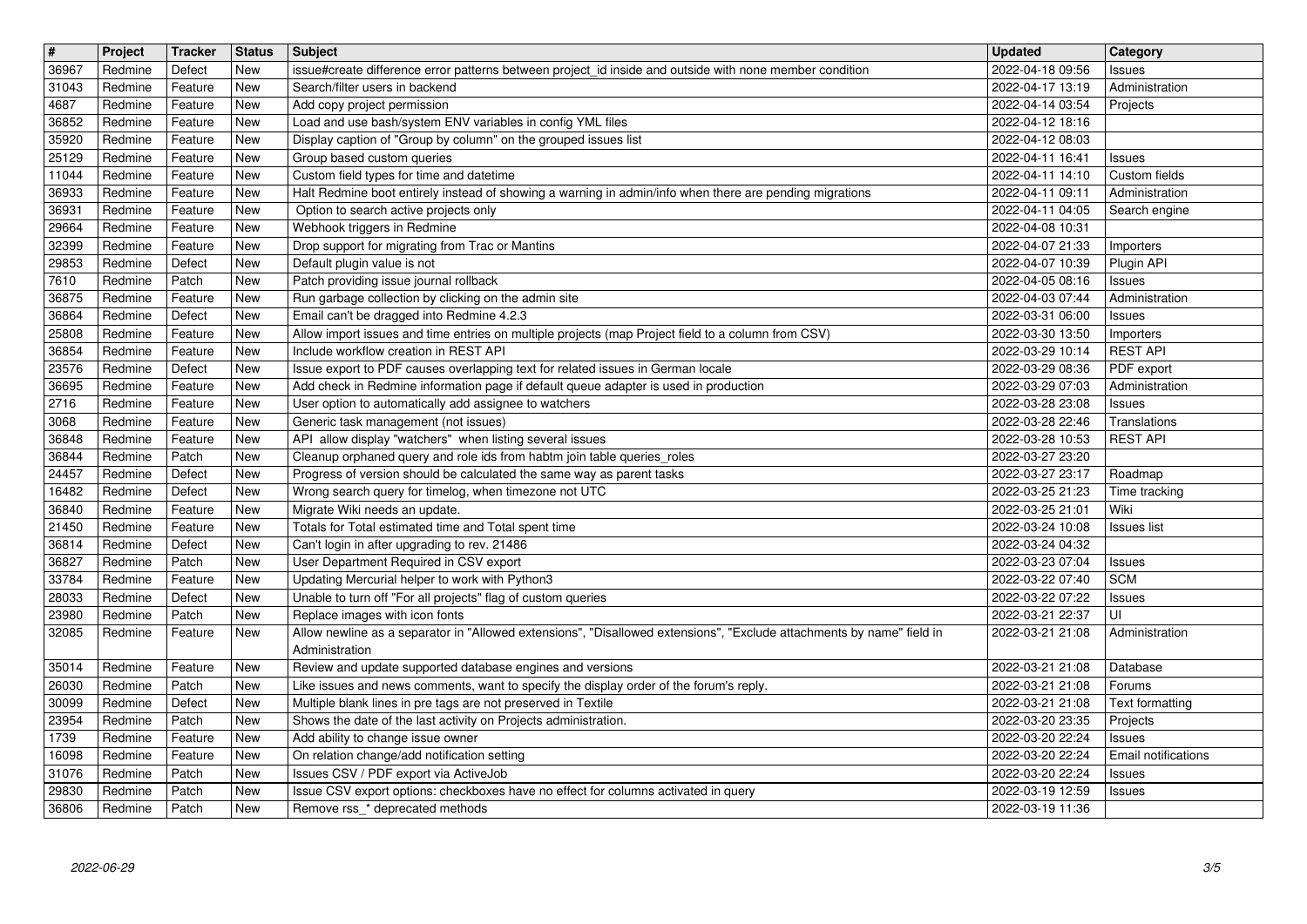| 33415          | Project            | <b>Tracker</b>     | <b>Status</b>            | <b>Subject</b>                                                                                                                                                    | <b>Updated</b>                                     | <b>Category</b>                   |
|----------------|--------------------|--------------------|--------------------------|-------------------------------------------------------------------------------------------------------------------------------------------------------------------|----------------------------------------------------|-----------------------------------|
| 36801          | Redmine<br>Redmine | Defect<br>Defect   | <b>New</b><br>New        | Issue#closable? doesn't handle the case of issues with open subtask(s) ánd being blocked by other open issue(s)<br>Rails Autoload Paths contain plugin libs twice | 2022-03-19 11:26<br>2022-03-18 22:25               | UI<br>Plugin API                  |
| 31505          | Redmine            | Patch              | <b>New</b>               | Mark edited journal notes as "Edited"                                                                                                                             | 2022-03-18 19:44                                   | Issues                            |
| 21493          | Redmine            | Patch              | New                      | Tweak colors of default theme                                                                                                                                     | 2022-03-18 19:43                                   | UI                                |
| 16069          | Redmine            | Patch              | <b>New</b>               | Allow configuration of API limit instead of hardcoding at 100                                                                                                     | 2022-03-18 19:43                                   | <b>REST API</b>                   |
| 34070          | Redmine            | Feature            | New                      | Allow setting a grace period when forcing 2FA                                                                                                                     | 2022-03-18 19:05                                   | Accounts / authentication         |
| 17132<br>36794 | Redmine<br>Redmine | Feature<br>Defect  | <b>New</b><br>New        | add ability set "private note" visibility for specific role<br>Issue copying ignores workflow rules                                                               | 2022-03-18 17:11<br>2022-03-17 16:46               | Issues permissions                |
| 36785          | Redmine            | Feature            | New                      | Extension rest api                                                                                                                                                | 2022-03-17 13:10                                   | <b>REST API</b>                   |
| 6166           | Redmine            | Feature            | New                      | Support german umlauts and whitespaces in login string                                                                                                            | 2022-03-16 09:16                                   | Accounts / authentication         |
| 36581<br>36059 | Redmine<br>Redmine | Defect<br>Defect   | <b>New</b><br><b>New</b> | Clicking the "New repository" button causes a 404 error<br>Fulltext search in timelog comments                                                                    | 2022-03-13 08:54<br>2022-03-13 06:44               | <b>SCM</b><br>Search engine       |
| 664            | Redmine            | Feature            | New                      | User can choose what page he want's to be Start page                                                                                                              | 2022-03-11 03:13                                   | UI                                |
| 239            | Redmine            | Patch              | New                      | Adds two blocks for my/page and fixes a report bug                                                                                                                | 2022-03-10 21:35                                   | My page                           |
| 251            | Redmine            | Patch              | <b>New</b>               | Patch for Feature Request #9785 (Default issues due date == assigned target version date)                                                                         | 2022-03-10 21:19                                   |                                   |
| 36742<br>36739 | Redmine<br>Redmine | Patch<br>Feature   | <b>New</b><br>New        | Scroll to top button<br>Copy issue without notification on old issue                                                                                              | 2022-03-10 19:37<br>2022-03-09 02:23               | Issues                            |
| 36735          | Redmine            | Defect             | New                      | Realitons error                                                                                                                                                   | 2022-03-07 12:00                                   | Issues                            |
| 36515          | Redmine            | Defect             | New                      | Images with absolute Path / URL not exported to PDF                                                                                                               | 2022-03-02 23:53                                   | PDF export                        |
| 5973<br>9059   | Redmine<br>Redmine | Feature<br>Feature | <b>New</b><br><b>New</b> | Ability to set project icons<br>Custom fields should be editable based on role not only for admin                                                                 | 2022-03-02 08:17<br>2022-03-01 18:04               | Projects<br>Custom fields         |
| 1385           | Redmine            | Feature            | New                      | Script for import from JIRA                                                                                                                                       | 2022-03-01 09:01                                   | Importers                         |
| 36719          | Redmine            | Defect             | New                      | Projects page doesn't show project summary correctly if it contains a table                                                                                       | 2022-02-28 17:55                                   | Projects                          |
| 29824<br>36711 | Redmine<br>Redmine | Feature<br>Feature | <b>New</b><br>New        | Add user initials as a Gravatar icon fallback<br>Various features for MailHandler                                                                                 | 2022-02-27 23:33<br>2022-02-26 23:12               | UI<br>Email receiving             |
| 36702          | Redmine            | Feature            | New                      | Inline autocomplete for versions                                                                                                                                  | 2022-02-25 09:06                                   |                                   |
| 24808          | Redmine            | Feature            | New                      | OAuth2 support for Redmine API Apps (OAuth2 Provider)                                                                                                             | 2022-02-24 19:57                                   | <b>REST API</b>                   |
| 10048          | Redmine            | Defect             | New                      | Secondary sorting after sorting by parent task                                                                                                                    | 2022-02-24 16:47                                   | <b>Issues</b>                     |
| 36700<br>36574 | Redmine<br>Redmine | Defect<br>Defect   | <b>New</b><br><b>New</b> | redmine:email:receive_imap truncate body email<br>context-menu on task                                                                                            | 2022-02-24 15:59<br>2022-02-24 13:53               | Email receiving<br>UI             |
| 36679          | Redmine            | Feature            | New                      | Export a version as changelog text                                                                                                                                | 2022-02-22 00:28                                   | Roadmap                           |
| 34040          | Redmine            | Feature            | <b>New</b>               | Include all notes in issue list csv                                                                                                                               | 2022-02-20 08:49                                   | <b>Issues</b> list                |
| 36659          | Redmine            | Feature            | New                      | Add "auth_source_id" to GET request for Endpoint /users.:format                                                                                                   | 2022-02-18 10:22                                   | <b>REST API</b>                   |
| 16730<br>10117 | Redmine<br>Redmine | Patch<br>Feature   | New<br><b>New</b>        | Fix ordering in ApplicationHelper method principals_options_for_select<br>'Permission - Project - Manage Groups' required                                         | 2022-02-17 09:40<br>2022-02-16 08:29               | Issues<br>Groups                  |
| 32762          | Redmine            | Defect             | New                      | Unicode character fails edit Issue                                                                                                                                | 2022-02-14 20:51                                   |                                   |
| 36634          | Redmine            | Defect             | New                      | Usability: change "are you sure" texts.                                                                                                                           | 2022-02-14 12:36                                   | UI                                |
| 35582<br>2047  | Redmine<br>Redmine | Defect<br>Feature  | New<br>New               | Error: Template::Error (Tried to load unspecified class: ActiveSupport::HashWithIndifferentAccess)<br>Add SVG support, like images                                | 2022-02-13 10:04<br>2022-02-10 16:24   Attachments | Administration                    |
| 11672          | Redmine            | Feature            | <b>New</b>               | List related issues grouped by category                                                                                                                           | 2022-02-10 13:27                                   | Issues                            |
| 36542          | Redmine            | Defect             | New                      | projects.xml API doens't include closed projects since redmine v4.1                                                                                               | 2022-02-10 10:14                                   | <b>REST API</b>                   |
| 36573<br>36594 | Redmine<br>Redmine | Feature<br>Feature | New<br><b>New</b>        | Extend config.ru to support sub-uri ootb and cleanup all wiki pages<br>Relax rouge version dependency in Gemfile                                                  | 2022-02-10 06:40<br>2022-02-09 19:31               | Administration<br>Text formatting |
|                |                    |                    |                          |                                                                                                                                                                   |                                                    |                                   |
|                |                    |                    |                          |                                                                                                                                                                   |                                                    |                                   |
|                |                    |                    |                          |                                                                                                                                                                   |                                                    |                                   |
|                |                    |                    |                          |                                                                                                                                                                   |                                                    |                                   |
|                |                    |                    |                          |                                                                                                                                                                   |                                                    |                                   |
|                |                    |                    |                          |                                                                                                                                                                   |                                                    |                                   |
|                |                    |                    |                          |                                                                                                                                                                   |                                                    |                                   |
|                |                    |                    |                          |                                                                                                                                                                   |                                                    |                                   |
|                |                    |                    |                          |                                                                                                                                                                   |                                                    |                                   |
|                |                    |                    |                          |                                                                                                                                                                   |                                                    |                                   |
|                |                    |                    |                          |                                                                                                                                                                   |                                                    |                                   |
|                |                    |                    |                          |                                                                                                                                                                   |                                                    |                                   |
|                |                    |                    |                          |                                                                                                                                                                   |                                                    |                                   |
|                |                    |                    |                          |                                                                                                                                                                   |                                                    |                                   |
|                |                    |                    |                          |                                                                                                                                                                   |                                                    |                                   |
|                |                    |                    |                          |                                                                                                                                                                   |                                                    |                                   |
|                |                    |                    |                          |                                                                                                                                                                   |                                                    |                                   |
|                |                    |                    |                          |                                                                                                                                                                   |                                                    |                                   |
|                |                    |                    |                          |                                                                                                                                                                   |                                                    |                                   |
|                |                    |                    |                          |                                                                                                                                                                   |                                                    |                                   |
|                |                    |                    |                          |                                                                                                                                                                   |                                                    |                                   |
|                |                    |                    |                          |                                                                                                                                                                   |                                                    |                                   |
|                |                    |                    |                          |                                                                                                                                                                   |                                                    |                                   |
|                |                    |                    |                          |                                                                                                                                                                   |                                                    |                                   |
|                |                    |                    |                          |                                                                                                                                                                   |                                                    |                                   |
|                |                    |                    |                          |                                                                                                                                                                   |                                                    |                                   |
|                |                    |                    |                          |                                                                                                                                                                   |                                                    |                                   |